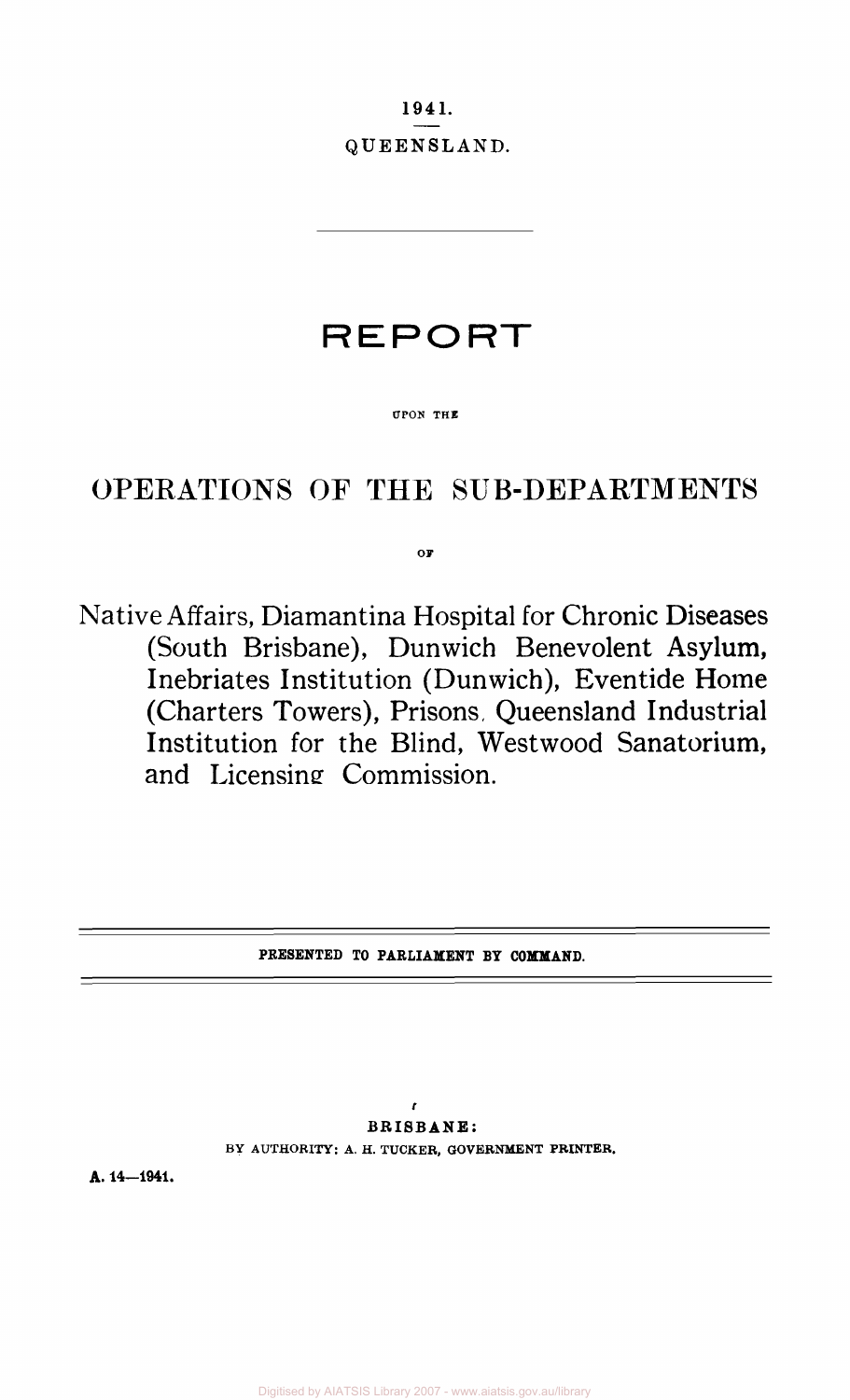## **Reports upon the Operations of Certain Sub-Departments of the Department of Health and Home Affairs.**

Department of Health and Home Affairs, Brisbane, 11th October, 1941.

TO THE HONOURABLE THE SECRETARY FOR HEALTH AND HOME AFFAIRS.

8m,—I have the honour to submit, for presentation to Parliament, the following information regarding the operations of the under-mentioned Sub-Departments of this Department.

> C. E. CHUTER, Under Seoretary.

DIRECTOR OF NATIVE AFFAIRS (J. W. Bleakley).

DIAMANTINA HOSPITAL FOR CHRONIC DISEASES, SOUTH BRISBANE (Acting Visiting Medical Officer, Dr. T. H. R. Mathewson; Superintendent, T. M. Daley).

DUNWICH BENEVOLENT ASYLUM (Manager and Medioal Superintendent, Dr. F. C. Tumbull).

EVENTIDE HOME, CHARTERS TOWERS (Manager, W. H. Berry).

INEBRIATES INSTITUTION, DUNWICH (Manager and Medical Superintendent, Dr. F. C. TurnbuU). PRISONS (Comptroller-General, J. F. Whitney).

QUEENSLAND INDUSTRIAL INSTITUTION FOR THE BLIND, SOUTH BRISBANE (Manager, A. T. Fullagar).

WESTWOOD SANATORIUM (Supeiintendent, Dr. J. H. Blackburn).

LICENSING COMMISSION (T. A. Ferry (Chairman), R. H. Robinson, and F. P. Byrne, Commissioners; Secretary, F. P. Byrne).

## Director of Native Affairs—Information contained in Report for the Year ended 31st December, 1940.

### Brisbane, B.7, 21st July, 1941.

SIR.—I have the honour to submit report under ' ' *The Aboriginals Preservation and Protection Act of* 1939 " and *•'The Torres Strait Islanders Act of* 1939" for the year ended 31st December, 1940.

#### POPULATION.

The total aboriginal and half-blood population, as<br>revealed by the census taken at the 30th June, 1940, was<br>15,149, of whom 8,254 were males and 6,895 were females.<br>Full-blood aboriginals numbered 8,985 and half-bloods 6,

#### LABOUR CONDITIONS ON LAND.

The drain on white labour, through war recruitments, has<br>increased the demand for aboriginal labour, particularly in<br>the northern and far-western districts, where the demand<br>exceeded the labour available. The total number

Patrols aggregating 200 days were undertaken by country protectors, a distance of 6,910 miles being covered.

#### COMPENSATION.

Twenty claims totalling £1,24S 17s. 4d. were allowed, the compensation granted being administered for the benefit of the claimants.

#### ABORIGINAL ACCOUNTS.

The number of bank accounts held for aboriginals was<br>5,746, to which wages earned, totalling £86,450 13s. 2d., were<br>deposited. The withdrawals from these accounts amounted to<br>£84,272 6s. 10d.

The total amount held in trust throughout the State was £235,004 5s. 3d.

Unclaimed estates of deceased natives, amounting to<br>
£132 5s. 2d., and Savings Bank balances of missing natives,<br>
amounting to £14 7s. 10d., were credited to the Aboriginal<br>
Protection Property Account. The credit balance

Contributions by natives in employment towards the Aboriginal Provident Fund amounted to £2,420.

#### RELIEF AND BLANKETS.

All indigent natives in need of such, whether in country protectorates, settlements or missions, were supplied with blankets, the issue totalling 4,270. The cost of this supply, including hunting and fishing material, clothing and tobacco for bush blacks, was £2,344 10s. 2d. Permanent and casual rations for country camps cost £1,840 7s. and £433 6s. Id., respectively.

#### CRIME AMONG ABORIGINALS.

There were 105 convictions for offences by aboriginals, of which 66 were for drunkenness. Fines totalling £24 were imposed.

#### OFFENCES AGAINST ABORIGINALS.

Fourteen convictions for offences against aboriginals resulted in the imposition of £27 in fines.

#### REMOVALS.

Removals of aboriginals to settlements and missions where necessary for care and control numbered 114, as compared with 194 in the preceding year.

#### HEALTH.

From this point of view the year has been most satisfactory. In the Somerset district, beyond an outbreak of scabies, there was no serious illness. The vigilance of teachers and regular mass treatment for hookworm has kept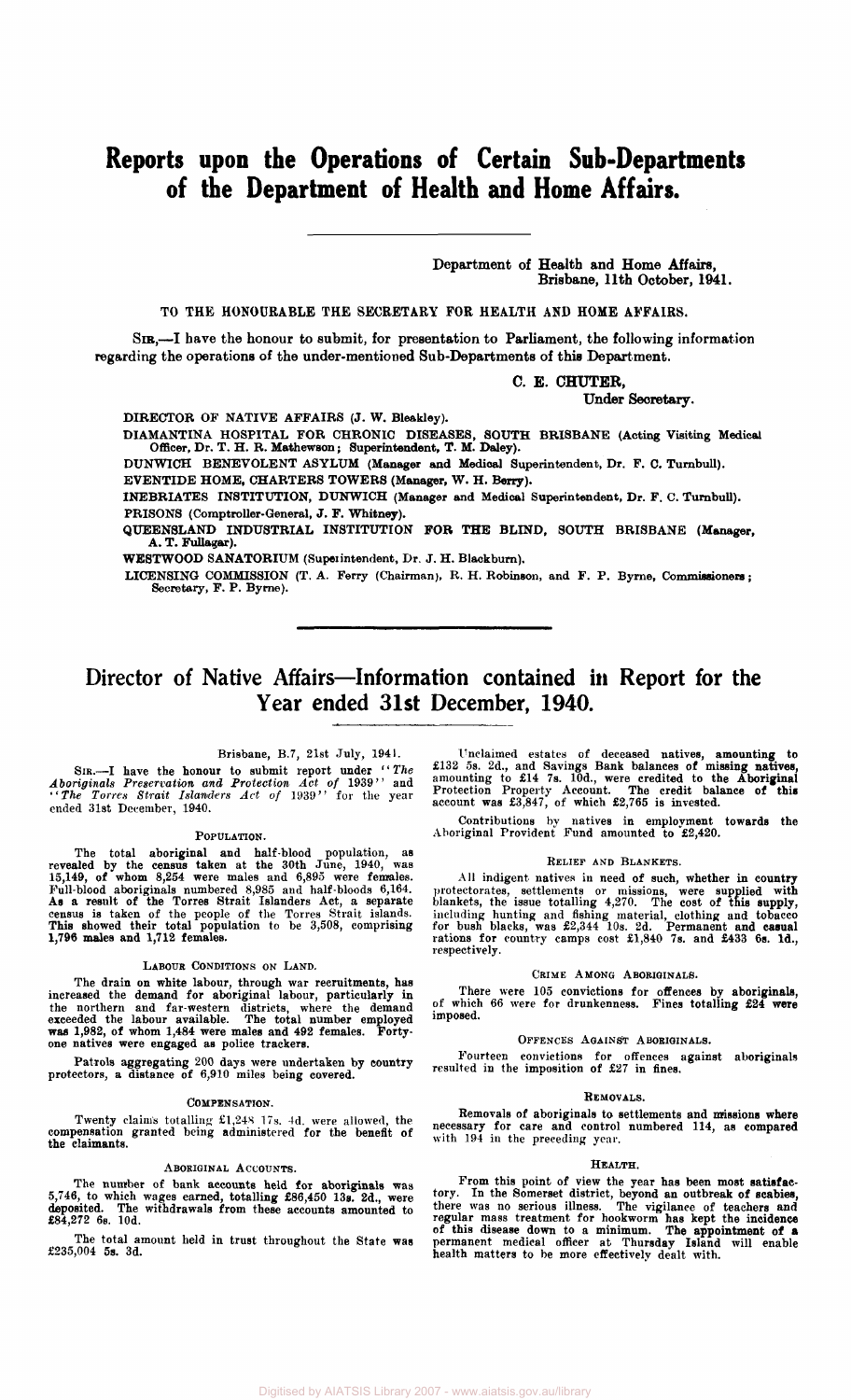$\sim 10^6$ 

On the mission stations the health of the inmates has been the best for years, only mild epidemics of coughs, colds, scabies and influenza occurring.

With the exception of epidemics of measles at Cherbourg, measles and pneumonia at Palm Island, and influenza at Woorabinda, the health of the settlements has been good.

Nursing sisters of the Order of Our Lady Help of Christians took up duly at the leprosarium established at Fantome Island for aboriginal cases in the early part of the year.

In country districts natives receive hospital treatment at the nearest local hospital, the number so treated being 577. Throughout all protectorates only minor epidemics of coughs, colds and influenza had been experienced.

Aboriginal Hospital, Fantome Island.—During the year 162 patients were admitted for treatment; 184 were discharged cured, 34 died, and 198 were still under treatment at the end of the year. A new village was established fo

There has been a freedom from epidemics and no case of serious accident.

Conduct was generally good. A disturbing incident was the cyclone in February, which caused damage to nurses' quarters and a native dormitory.

Religious ministrations have been regularly maintained.

#### MARRIAGES.

Sixty-five marriages were recorded, and of these 61 were legal and 4 tribal; 49 of the legal unions were between couples of the same breed.

#### ORPHANS IN HOMES.

Fifty-three orphans were maintained at the expense of<br>the Bepartment in the Sacred Heart Mission, Thursday Island,<br>the Salvation Army Boys' Home, Indooroopilly, the Salvation<br>Army Girls' Home, Yeronga, and the Purga Indust

#### COUNTRY CAMPS.

Three new aboriginal reserves at Camooweal, Eulo and<br>Coen were set aside during the year. All reserves and camp-<br>ing grounds were under the supervision of district protectors<br>who, for the most part, reported satisfactorily conditions thereon.

#### HAI.F-BLOODS.

"The Aboriginals Preservation and Protection Act of 1939" automatically exempted persons of not more than 50 per cent. aboriginal blood who no longer associated with aboriginals. Numbers who previously had received educat make good.

To assist them in the transition stages, villages have been built up at several places to improve housing conditions, special schools established to provide education, and plans are well forward for a voluntary training colony for half-bloods,<br>to provide the young people, destined to take their place in<br>the civilised community, with the right home environment and<br>technical training to fit them to main citizens.

#### TORRES STRAIT ISLANDS AND SOMERSET DISTRICT.

(Protector of Aboriginals and Islanders, T. E. Pryor.)

#### ADMINISTRATION.

The year 1940 was actually the first year under the operation of "The Torres Strait Islanders Act of 1939." The islanders have appreciated the measure of home rule given to them under this Act, and the elected councils hav

#### EDUCATION.

The total enrolment at the 13 primary schools, excluding<br>St. Paul's Mission, Moa Island, and Hammond Island Mission,<br>was 947. Six of the larger schools are in charge of European<br>teachers with native assistants, the remaini

It was also gratifying to note that the standard of educa-tion was satisfactorily maintained.

#### **COWAIi CREEK SETTLEMENT.**

The efforts of this self-controlled community to maintain<br>itself must receive praise. A high standard of industry and<br>cleanliness was maintained. The extensive gardens produced<br>good crops of fruit and vegetables, and a goa

#### LABOUR CONDITIONS ON LAND.

During the year, 192 males and 26 females were employed under agreement. The demand for stockmen on cattle stations continued very steadily.

Employment was available, in many instances, under award conditions, in the wolfram and gold-mining industries, especially at Poid Island and Loekhart River Mission.

#### LABOUR CONDITIONS IN THE MARINE INDUSTRY.

Approximately 500 men were employed in this industry. The pearl-shell market at first showed little improvement, but trochus-shell offered better prospects. However, this shortly after deteriorated, and it was necessary to provide Government assistance, by financing the working of the vessels, to keep the men employed until the shell held could be sold.

#### ISLAND BOATS.

Twenty-five island boats, owned by islanders, employed about 300 men. Total marine produce won was 221 tons. Owing to accumulation of stocks of dugong oil, this product was not worked extensively.

The total value of produce won was £19,154 Is. Id.

#### ISLAND FUNDS.

With the introduction of the Torres Strait Islanders Act<br>and the budget system, as from the 1st January, 1940, each<br>council fixed its own taxes according to its budget. The island<br>fund balances as at the 31st December, 193 accumulated fund.

The total amount standing to the credit of island funds of all islands was £2,622 12s. 4d.

#### ISLAND IMPROVEMENTS.

Among the improvements carried out were the extension of the drainage of the swamp at Saibai Island, also of the reticulation scheme at Badu Island, re-designing and renovation of a shower-house and water tank at Darnley Island, putting down a new well at Yorke Island, and th

#### Q.G.K.  $``$ MELBIDIR."

This vessel, while available, gave excellent service, but<br>patrol work was seriously hampered by two slippings for<br>repairs and trouble in running, through engine faults due to<br>the difficulty in securing the services of a co

The vessel was at sea for 105 days and patrolled a distance of 6,059 miles.

#### ISLAND INDUSTRIES BOARD, BADU ISLAND.

The turnover for the year ended 31st March, 1941, was £29,541, including £15,557 at branch stores.

Improved slipping' facilities increased the output, enabling 13 new dinghies to be turned out. In addition, carpentering, plumbing, blacksmithing and the training of apprentices were undertaken.

The dressmaking department was kept busy supplying the increasing demand for various lines of clothing and fancy goods.

#### WIRELESS.

The wireless network, working through the mother station<br>at Thursday Island, again gave unfailing service to the 14<br>out-stations and the Q.G.K. "Melbiddir." The volume of<br>traffic was well maintained, and many cases of sick

#### GOVERNMENT SETTLEMENTS.

The population of the settlements was 3,195, including 74 inmates of the lazaret at Fantome Island.

Conduct at each settlement was satisfactory; most of the inmates were law-abiding and contented.

The demand for aboriginal labour greatly exceeded the amount available. The number employed under agreement was 373, and under casual permit 174.